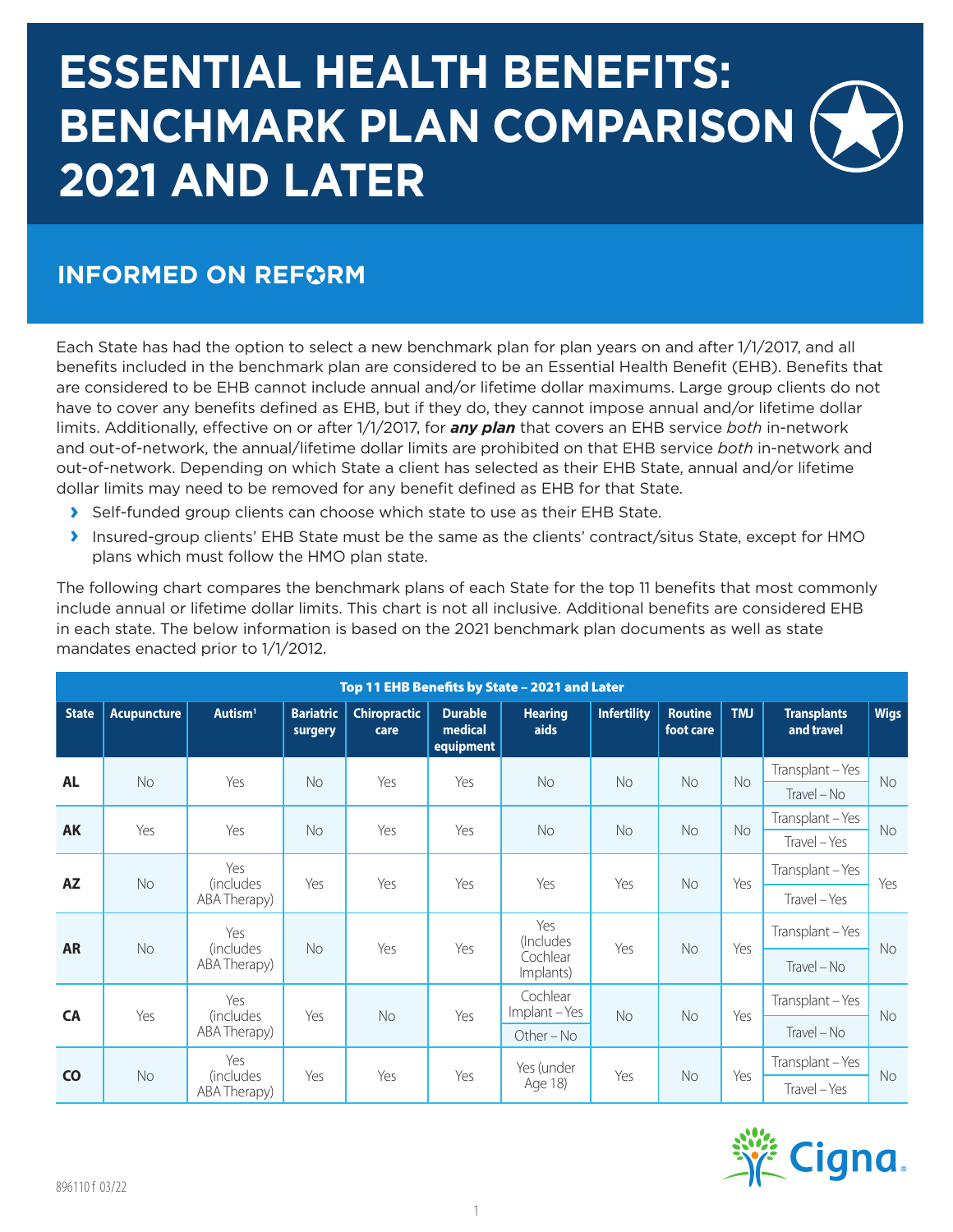### **EHB benchmark plan comparison – 2021 and later**

| Top 11 EHB Benefits by State - 2021 and Later |                    |                                                      |                             |                             |                                        |                                                            |                    |                             |     |                                  |             |
|-----------------------------------------------|--------------------|------------------------------------------------------|-----------------------------|-----------------------------|----------------------------------------|------------------------------------------------------------|--------------------|-----------------------------|-----|----------------------------------|-------------|
| <b>State</b>                                  | <b>Acupuncture</b> | Autism <sup>1</sup>                                  | <b>Bariatric</b><br>surgery | <b>Chiropractic</b><br>care | <b>Durable</b><br>medical<br>equipment | <b>Hearing</b><br>aids                                     | <b>Infertility</b> | <b>Routine</b><br>foot care | TMJ | <b>Transplants</b><br>and travel | <b>Wigs</b> |
| <b>CT</b>                                     | No                 | Yes<br><i>(includes</i><br>ABA Therapy)              | No                          | Yes                         | Yes                                    | Yes (through<br>Age 12)                                    | Yes                | No                          | Yes | Transplant-Yes<br>Travel - Yes   | Yes         |
| <b>DC</b>                                     | No                 | Yes                                                  | <b>No</b>                   | Yes                         | Yes                                    | No                                                         | Yes                | No                          | Yes | Transplant-Yes<br>Travel - Yes   | Yes         |
| <b>DE</b>                                     | No                 | Yes<br><i>(includes</i><br>ABA Therapy)              | Yes                         | Yes                         | Yes                                    | Yes (under<br>Age 24)                                      | <b>No</b>          | <b>No</b>                   | Yes | Transplant - Yes<br>Travel - Yes | Yes         |
| FL <sup>2</sup>                               | No                 | Yes<br><i>(includes</i><br>ABA Therapy) <sup>2</sup> | No                          | Yes                         | Yes                                    | No                                                         | <b>No</b>          | <b>No</b>                   | Yes | Transplant-Yes<br>Travel - No    | <b>No</b>   |
| GA                                            | No                 | Yes                                                  | <b>No</b>                   | Yes                         | Yes                                    | Cochlear<br>Implant - Yes<br>Other - No                    | Yes                | No                          | Yes | Transplant - Yes<br>Travel - Yes | <b>No</b>   |
| HI                                            | <b>No</b>          | Yes                                                  | Yes                         | <b>No</b>                   | Yes                                    | Yes                                                        | Yes                | <b>No</b>                   | No  | Transplant-Yes<br>Travel - No    | <b>No</b>   |
| ID                                            | No                 | No                                                   | <b>No</b>                   | Yes                         | Yes                                    | No                                                         | No                 | No                          | No  | Transplant-Yes<br>Travel - Yes   | No          |
| IL                                            | No                 | Yes<br><i>(includes)</i><br>ABA Therapy)             | Yes                         | Yes                         | Yes                                    | Bone<br>Anchored-<br>Yes<br>Other-Yes<br>(under age<br>18) | Yes                | <b>No</b>                   | Yes | Transplant-Yes<br>Travel - Yes   | <b>No</b>   |
| IN                                            | No                 | Yes<br><i>(includes</i><br>ABA Therapy)              | No                          | Yes                         | Yes                                    | No                                                         | No                 | No                          | Yes | Transplant-Yes<br>Travel - Yes   | Yes         |
| IA                                            | <b>No</b>          | Yes                                                  | Yes                         | Yes                         | Yes                                    | No                                                         | Yes                | <b>No</b>                   | Yes | Transplant-Yes<br>Travel - No    | <b>No</b>   |
| <b>KS</b>                                     | No                 | No                                                   | $\rm No$                    | Yes                         | Yes                                    | Bone<br>Anchored-<br>Yes<br>Other - No                     | Yes                | $\rm No$                    | Yes | Transplant-Yes<br>Travel - No    | No          |
| <b>KY</b>                                     | No                 | Yes<br>(includes<br>ABA Therapy)                     | No                          | Yes                         | Yes                                    | Cochlear<br>Implant-Yes<br>Yes (under<br>Age 18)           | No                 | No                          | Yes | Transplant-Yes<br>Travel - No    | Yes         |
| LA                                            | $\rm No$           | Yes<br>(includes<br>ABA Therapy)                     | No                          | Yes                         | Yes                                    | Yes (through<br>Age 17)                                    | No                 | No                          | No  | Transplant-Yes<br>Travel - No    | No          |
| <b>ME</b>                                     | No                 | Yes<br>(includes<br>ABA Therapy)                     | Yes                         | Yes                         | Yes                                    | Yes (through<br>Age 18)                                    | No                 | No                          | No  | Transplant-Yes<br>Travel - No    | No          |
| <b>MD</b>                                     | Yes                | Yes                                                  | Yes                         | Yes                         | Yes                                    | Cochlear<br>Implant-Yes<br>Yes (under<br>Age 18)           | Yes                | $\rm No$                    | Yes | Transplant-Yes<br>Travel - Yes   | Yes         |
| <b>MA</b>                                     | $\rm No$           | Yes<br>(includes<br>ABA Therapy)                     | No                          | Yes                         | Yes                                    | Yes (through<br>Age 21)                                    | Yes                | No                          | Yes | Transplant-Yes<br>Travel - No    | Yes         |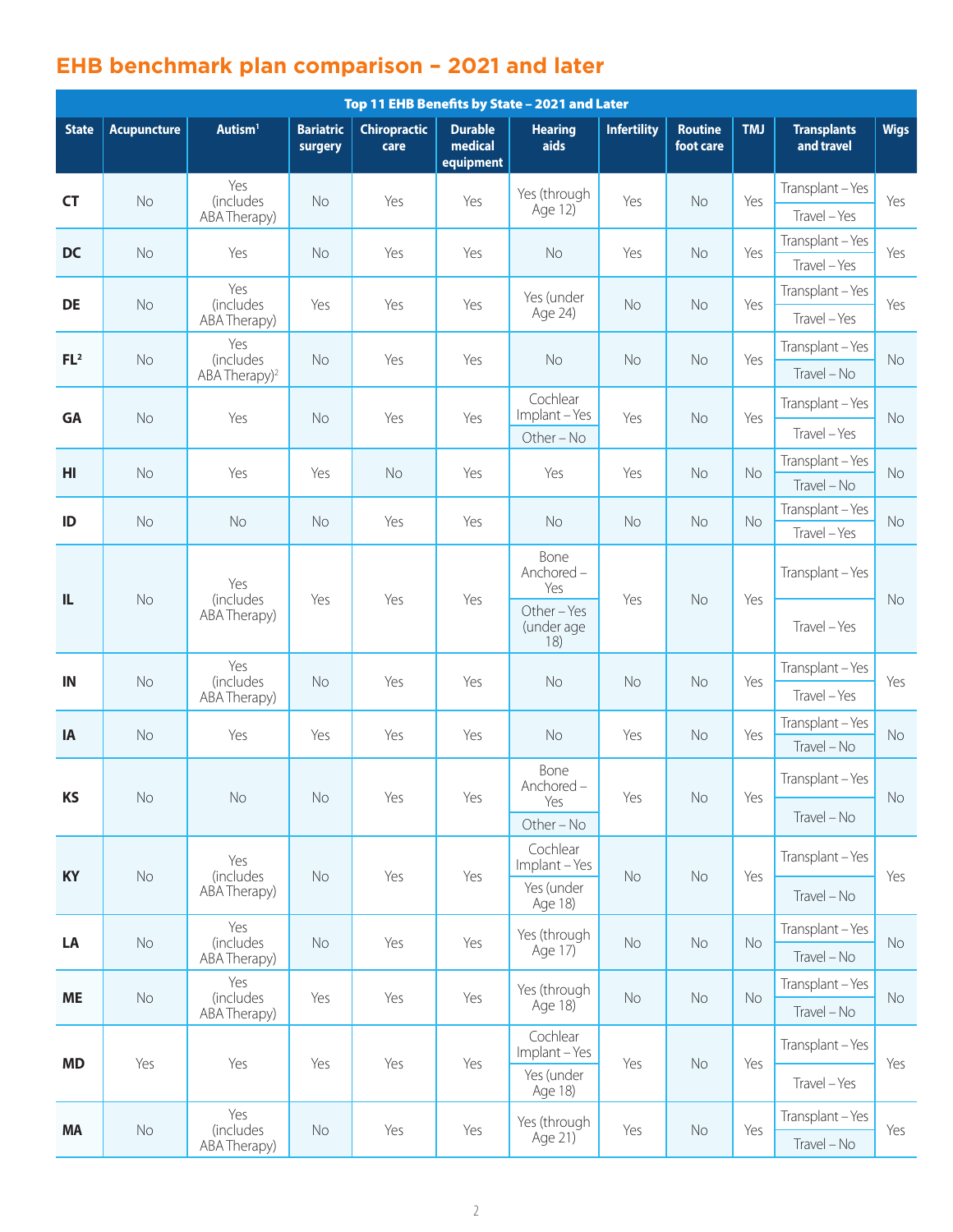## **EHB benchmark plan comparison – 2021 and later**

| Top 11 EHB Benefits by State - 2021 and Later |                    |                                  |                             |                             |                                        |                                                         |                    |                             |     |                                    |             |
|-----------------------------------------------|--------------------|----------------------------------|-----------------------------|-----------------------------|----------------------------------------|---------------------------------------------------------|--------------------|-----------------------------|-----|------------------------------------|-------------|
| <b>State</b>                                  | <b>Acupuncture</b> | Autism <sup>1</sup>              | <b>Bariatric</b><br>surgery | <b>Chiropractic</b><br>care | <b>Durable</b><br>medical<br>equipment | <b>Hearing</b><br>aids                                  | <b>Infertility</b> | <b>Routine</b><br>foot care | TMJ | <b>Transplants</b><br>and travel   | <b>Wigs</b> |
| MI                                            | <b>No</b>          | Yes                              | Yes                         | Yes                         | Yes                                    | Yes                                                     | Yes                | No                          | Yes | Transplant-Yes<br>$Travel - No$    | <b>No</b>   |
|                                               |                    |                                  |                             |                             |                                        | Yes (through<br>Age 18)                                 |                    |                             |     | Transplant-Yes                     |             |
| <b>MN</b>                                     | No                 | No                               | <b>No</b>                   | Yes                         | Yes                                    | (includes Bone<br>Anchored)                             | Yes                | No                          | Yes | Travel - No                        | Yes         |
| <b>MS</b>                                     | <b>No</b>          | No                               | No                          | Yes                         | Yes                                    | <b>No</b>                                               | No                 | No                          | Yes | Transplant - Yes<br>Travel - Yes   | <b>No</b>   |
|                                               |                    | Yes                              |                             |                             |                                        | Cochlear<br>Implant - Yes                               |                    |                             |     | Transplant - Yes                   |             |
| <b>MO</b>                                     | No                 | <i>(includes</i><br>ABA Therapy) | <b>No</b>                   | Yes                         | Yes                                    | Other-Yes<br>for Newborns<br>Only                       | Yes                | No                          | Yes | Travel - Yes                       | Yes         |
| MT                                            | <b>No</b>          | Yes<br>(includes<br>ABA Therapy) | No                          | Yes                         | Yes                                    | <b>No</b>                                               | Yes                | No                          | Yes | Transplant-Yes<br>Travel - Yes     | No          |
| <b>NE</b>                                     | <b>No</b>          | <b>No</b>                        | <b>No</b>                   | Yes                         | Yes                                    | Cochlear<br>Implant-Yes<br>Other - No                   | No                 | No                          | Yes | Transplant-Yes<br>Travel - No      | <b>No</b>   |
| <b>NV</b>                                     | No                 | Yes<br>(includes                 | Yes                         | Yes                         | Yes                                    | Yes                                                     | Yes                | No                          | Yes | Transplant - Yes<br>Travel - Yes   | <b>No</b>   |
|                                               |                    | ABA Therapy)<br>Yes              |                             |                             |                                        |                                                         |                    |                             |     | Transplant - Yes                   |             |
| <b>NH</b>                                     | No                 | <i>(includes</i><br>ABA Therapy) | Yes                         | Yes                         | Yes                                    | Yes                                                     | Yes                | No                          | Yes | Travel - No                        | Yes         |
| NJ                                            | Yes                | Yes<br>(includes                 | No                          | Yes                         | Yes                                    | Yes (through<br>Age 15)                                 | Yes                | No                          | Yes | Transplant - Yes                   | No          |
|                                               |                    | ABA Therapy)                     |                             |                             |                                        | (includes Bone<br>Anchored)                             |                    |                             |     | $Travel - No$                      |             |
| <b>NM</b>                                     | Yes                | Yes<br>(includes<br>ABA Therapy) | Yes                         | Yes                         | Yes                                    | Yes (through<br>Age 21)                                 | No                 | No                          | Yes | Transplant - Yes<br>Travel - Yes   | <b>No</b>   |
| <b>NY</b>                                     | No                 | Yes<br>(includes                 | Yes                         | Yes                         | Yes                                    | Yes<br>(Includes                                        |                    | Yes<br>No                   | No  | Transplant-Yes                     | Yes         |
|                                               |                    |                                  | ABA Therapy)                |                             |                                        |                                                         | bone<br>anchored)  |                             |     |                                    | Travel - No |
| <b>NC</b>                                     | No                 | $\rm No$                         | Yes                         | Yes                         | Yes                                    | Yes (through<br>Age 22)                                 | Yes                | No                          | Yes | Transplant-Yes<br>Travel - Yes     | No          |
| <b>ND</b>                                     | No                 | No                               | Yes                         | Yes                         | Yes                                    | No                                                      | No                 | No                          | Yes | Transplant - Yes<br>Travel - No    | No          |
| OH                                            | No                 | No                               | No                          | Yes                         | Yes                                    | Cochlear<br>Implant-Yes                                 | No                 | $\rm No$                    | Yes | Transplant - Yes                   | Yes         |
|                                               |                    |                                  |                             |                             |                                        | Other - No                                              |                    |                             |     | Travel - Yes                       |             |
| OK                                            | $\rm No$           | Yes                              | No                          | No                          | Yes                                    | Yes (under<br>Age 19)                                   | No                 | No                          | No  | Transplant-Yes<br>Travel - No      | Yes         |
| OR <sup>3</sup>                               | No                 | Yes<br>(includes<br>ABA Therapy) | No                          | No                          | Yes                                    | Yes (under<br>Age 18) (18+<br>if enrolled in<br>School) | No                 | $\rm No$                    | No  | Transplant - Yes<br>$Travel - No3$ | Yes         |
| PA                                            | No                 | Yes<br>(includes<br>ABA Therapy) | No                          | Yes                         | Yes                                    | No                                                      | Yes                | No                          | No  | Transplant - Yes<br>Travel - No    | No          |